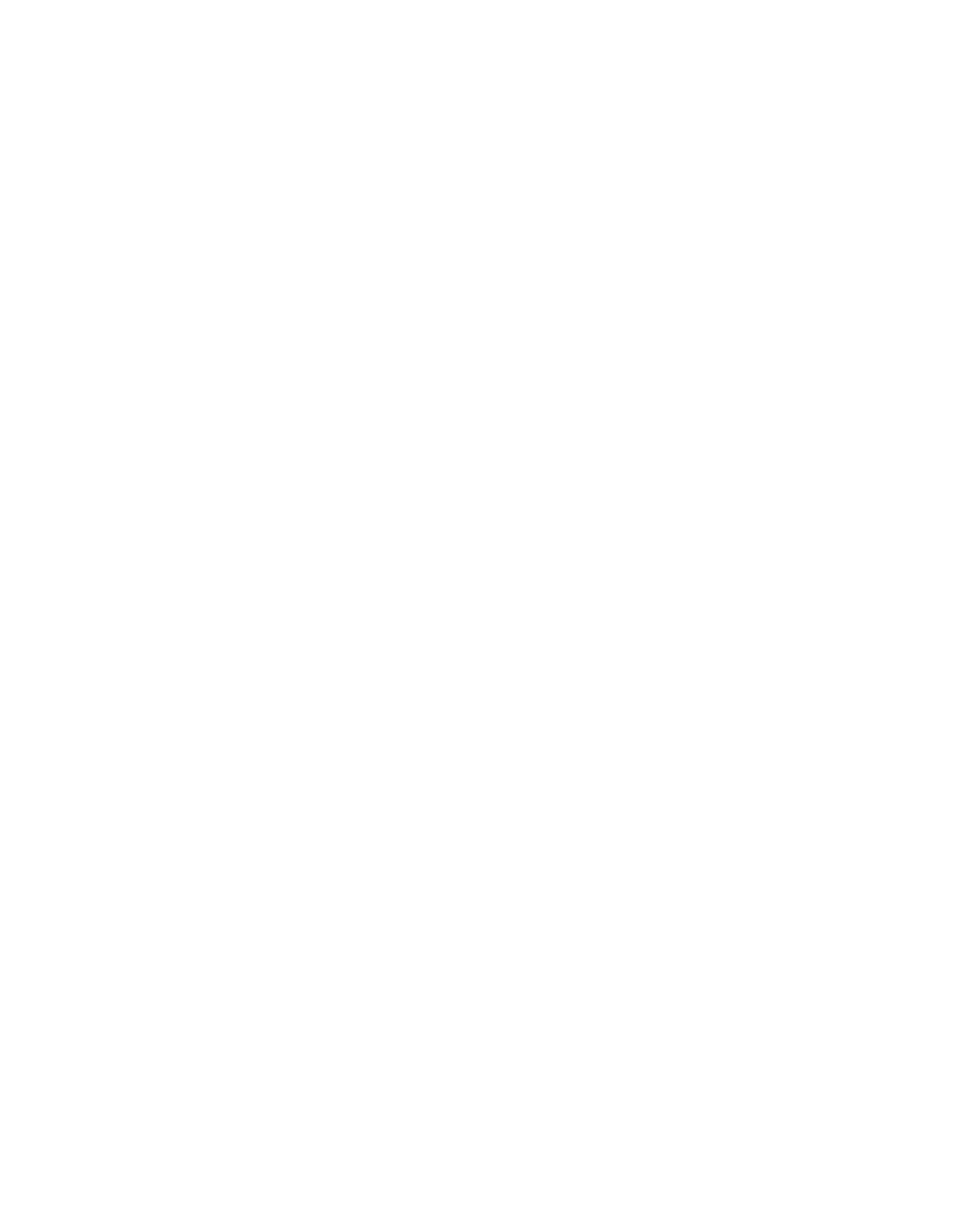# **Health Savings Accounts: An Emerging Retirement Planning Strategy**

**Frank O'Connor**

Vice President, Research and Outreach, Insured Retirement Institute 202-469-3005 foconnor@irionline.org

#### **Judy Zaiken, CLU, ChFC**

Corporate Vice President, Strategic Initiatives, LIMRA 860-285-7895 jzaiken@limra.com



Insured Retirement Institute



©2018 LL Global, Inc. All rights reserved.

This publication is a benefit of LIMRA membership. No part may be shared with other organizations or reproduced in any form without Insured Retirement Institute's or LL Global's written permission.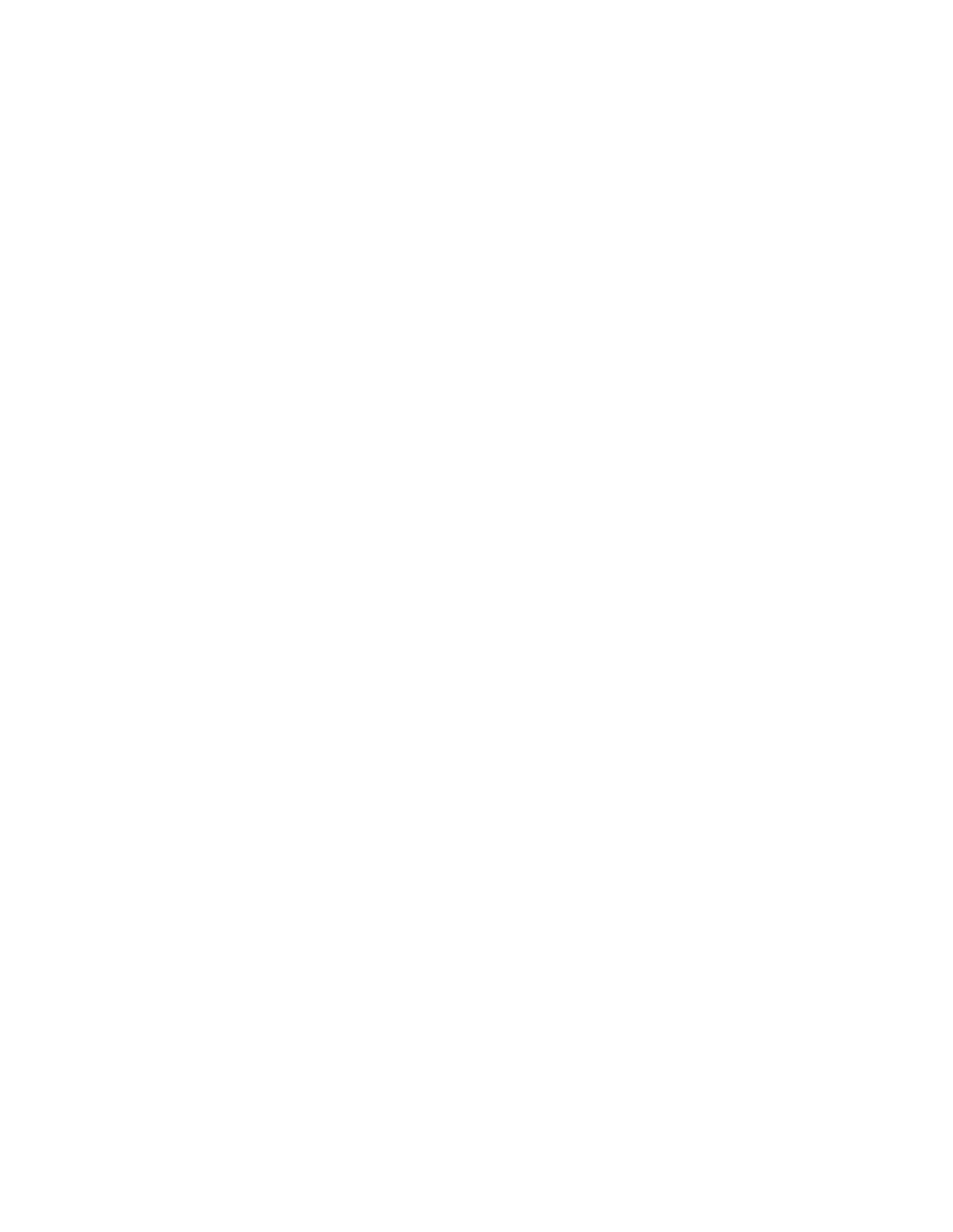### **Contents**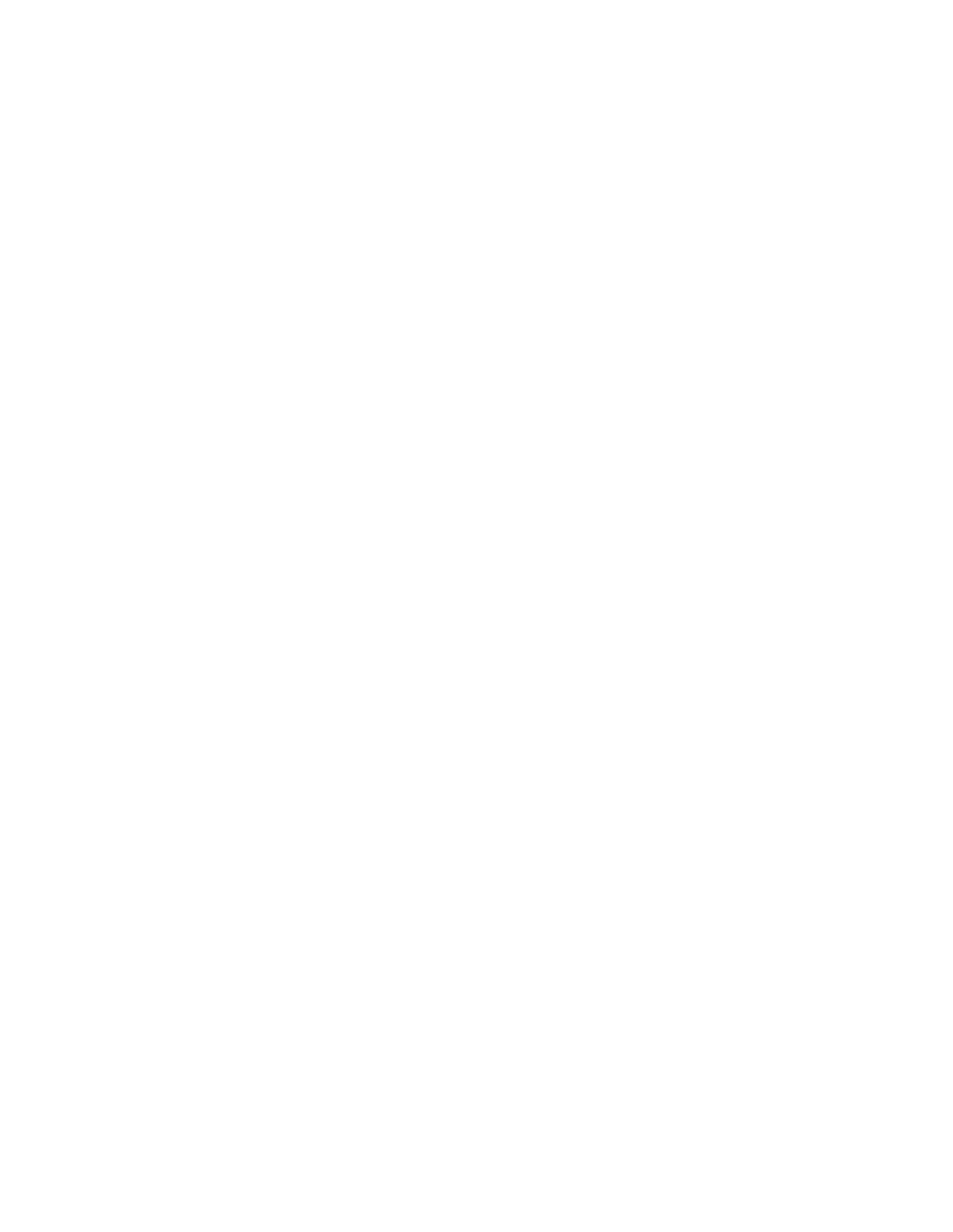# **Summary**

Health Savings Accounts (HSAs), held by about 7 percent of Americans, <sup>1</sup> are most often used as a taxpreferenced bank account to cover current medical expenses. However, a growing segment of HSA account holders are recognizing the potential of leveraging them as part of a retirement planning strategy. To measure current use of and attitudes toward HSAs, the LIMRA Secure Retirement Institute partnered with the Insured Retirement Institute (IRI) to poll consumers, advisors, asset managers, and employers on their familiarity with HSAs, their use of these accounts as part of a holistic retirement planning strategy, and their outlook on the future. While less common, use of HSAs in longer-term retirement planning strategies seems to be gaining traction — especially among advisors and younger, affluent consumers.

#### **BACKGROUND**

The HSA, established as part of the Medicare Prescription Drug, Improvement, and Modernization Act, became law in January 2004. An HSA is a taxadvantaged account created to help individuals who are covered under high-deductible health plans (HDHPs) save for medical expenses that these plans do not cover. Contributions are made to the account by the individual and/or the individual's employer and are limited to a maximum amount each year, currently \$3,450 for individuals and \$6,900 for families. Annual catch-up contributions of an additional \$1,000 are available to those over 55 years of age.

Contributions are invested over time and can be used to pay for qualified medical expenses, which include most medical care as well as dental, vision, and over-the-counter drugs.

Developed to replace the medical savings account (MSA) system, HSAs have driven expanded access to consumer-driven health plans. While MSAs were limited to the self-employed or employers with fewer than 50 employees, HSAs are available to anyone enrolled in a HDHP. In combination with the assumption of greater personal responsibility for a larger portion of healthcare expenses inherent in HDHPs, HSAs give individuals a tax-preferenced, personally owned savings account earmarked to pay healthcare costs if/when they occur. As an incentive for individuals to participate, and/or to ease the transition to an HDHP, many employers make voluntary contributions to these accounts.

So, much as the advent of defined contribution plans circa 1980 ushered in a long, steady shifting of responsibility for retirement savings from employers to workers, growing use of HDHPs with HSA accounts is triggering a similar shift toward individual responsibility for healthcare decisions and costs.

Hailed by its advocates for its triple tax benefit money goes in tax-free, accumulates tax-free and is spent tax free — challengers worry users may skimp on healthcare and let initially small problems become big ones as a result.

#### **AVAILABILITY**

Estimated incidence of access to and participation in HSAs across worker populations vary depending on how each poll defines the universe. Annually, United Benefits Advisors (UBA) conducts one of the largest plan sponsor surveys to measure access and participation. In their 2016 Health Plan Survey, they estimated HDHP availability at 25 percent of the 20,0000 health plans surveyed, reflecting a 22 percent increase from five years prior. They further estimated HSA enrollment at 17 percent of eligible employees, reflecting a 26 percent increase from 2015, and a 140 percent increase from five years earlier.<sup>2</sup>

However, despite this strong growth in the incidence of accounts, account balances remain low.

<sup>1</sup> 2017 Health Plan Survey, United Benefit Advisors.

<sup>&</sup>lt;sup>2</sup> 2017 Plan Design and Cost Benchmarking Key Results, United Benefit Advisors.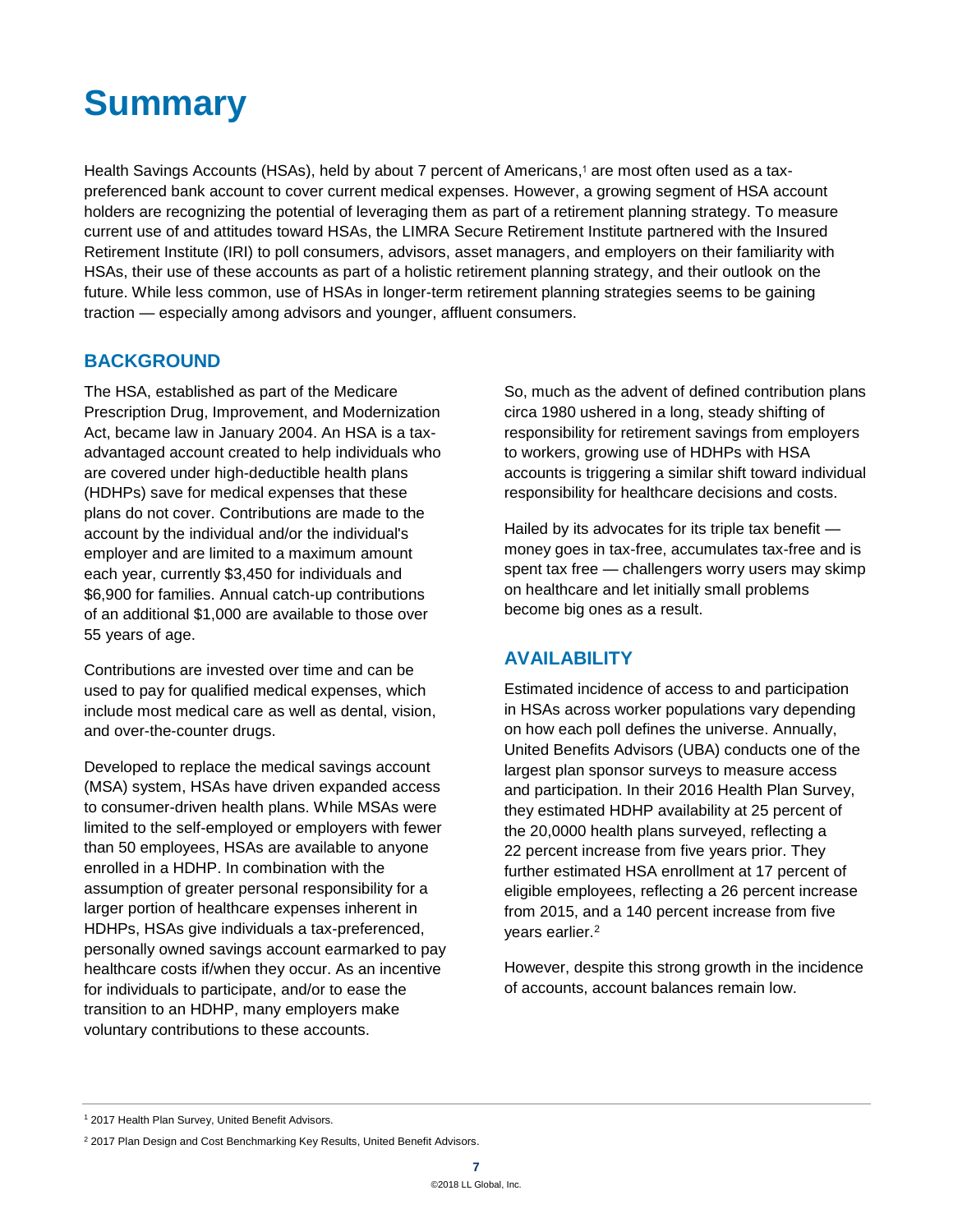Devenir Research has been measuring asset growth since HSAs were first introduced. An increase from just \$1.6B when first measured in 2006 to \$37B as of year-end 2016 reflects increasing momentum. Over the next three years, Devenir Research projects an annual growth rate of 20 percent, bringing industry-wide HSA account assets to \$64 billion by 2019 (Figure 1).

#### **Figure 1 — Total HSA Assets**



*Source: 2017 Midyear HSA Market Statistics & Trends, Devenir Research*

#### **Figure 2 — Average Balance by Year the HSA Opened**



*Source: 2017 Midyear HSA Market Statistics & Trends, Devenir Research*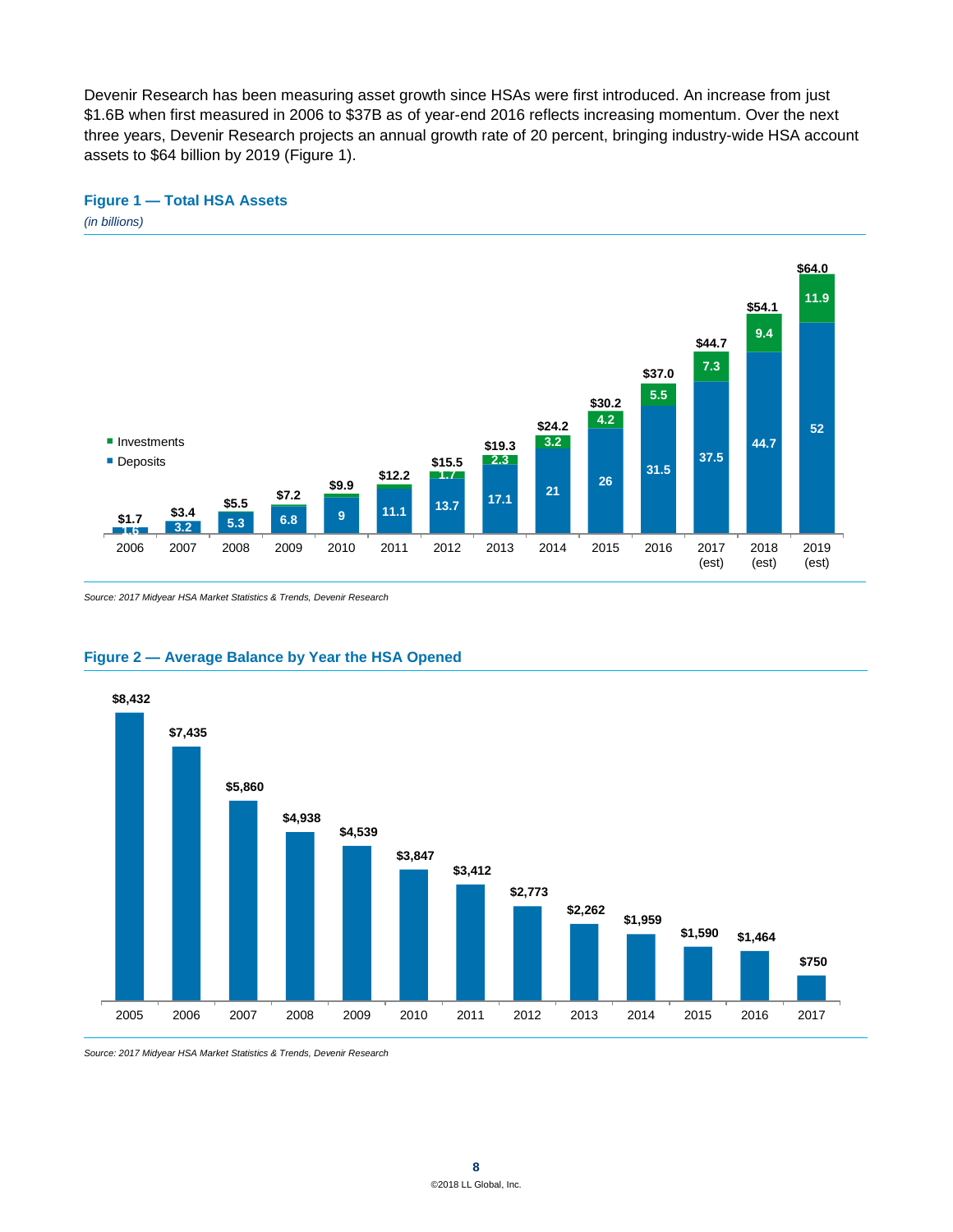# **The Consumer View**

One in two consumers describe themselves as at least somewhat knowledgeable about HSAs; the other half say they are either not very or not at all knowledgeable (Figure 3).

**Figure 3 — How knowledgeable are you about the features and benefits of health savings accounts (HSAs)?**



*Based on 1,328 non-retired workers.*

Reflecting the findings of recent, similar research, many Americans confuse HSAs with Flexible Savings Accounts (FSAs) and often think of them as a "use it or lose it" proposition.

Among those who report being at least somewhat knowledgeable with HSAs, 2 in 5 mistakenly believe that balances must be spent by the end of the year or forfeited (Figure 4).

**Figure 4 —You are required to spend your entire health savings account (HSA) balance by the end of the year or risk forfeiting the balance.**



Even among those who are aware an unused HSA balance can roll forward from year-to-year, the tendency is to use HSAs primarily to pay currentyear health costs. For now, preserving an HSA account balance as an opportunity for tax-free growth and as a financial hedge against retirement healthcare costs is still an uncommon strategy (Figure 5).

#### **Figure 5 — Do you primarily use your HSA to …?**



*Based on 294 non-retired workers participating in an HSA.*

Still, current retirees who tell us they are spending more money in retirement than they had expected most often cite unexpected healthcare costs as the culprit.

Not surprisingly, today younger and more affluent Americans are the most likely to choose the HDHP/HSA strategy. 3 It makes sense, as they have the lowest current out-of-pocket medical expenses, the most capacity to pay those expenses out of current cash flow, and the most time for their accounts to benefit from tax-free growth.

*Based on 1,149 workers who are not somewhat or very knowledgeable with the features and benefits of HSAs.*

<sup>3</sup> EBRI Issue Brief No. 438, September 19, 2017, Employee Benefit Research Institute.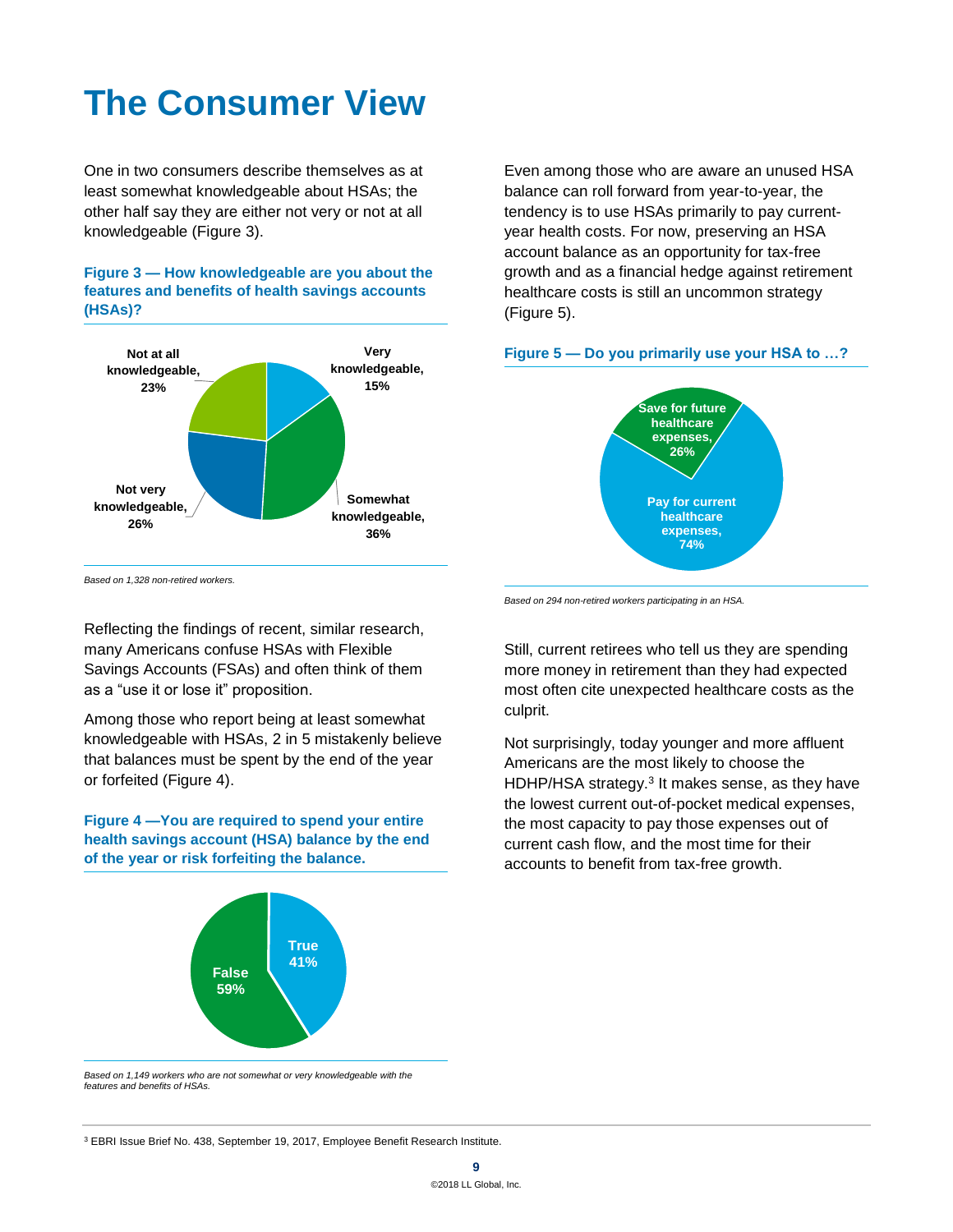For retirement plan providers and sponsors concerned that offering HSAs may cannibalize their defined contribution plan balances, the research does not bear that out. Savers in HSAs also save more in their DC plans. Fidelity reports that people saving in HSAs do not do so at the expense of a DC retirement plan, such as a 401(k). During 2016, Fidelity found that customers with both DC and HSA accounts saved on average 10.7 percent of their annual income in the retirement account. Those with only a DC account saved, on average, 8.2 percent in that account.<sup>4</sup>

#### **OTHER CONSUMER FINDINGS**

- Wealthier households are more likely to be knowledgeable about HSAs. Among households with \$100,000 or more in financial assets, 65 percent are knowledgeable as compared to just 40 percent of those with less wealth.
- Men are more likely than women to report being knowledgeable about HSAs (58 percent of men versus 48 percent of women are somewhat or very familiar).
- By a margin of 69 percent to 52 percent, married workers report more HSA knowledge than do non-married workers.
- Confirming the strong role employers play in driving awareness of HSAs, knowledge is higher among workers than consumers who are not working. Two-thirds of full-time workers, 53 percent of part-time workers, 38 percent of retired consumers, and 28 percent of non-retired consumers not working for pay are somewhat or very knowledgeable with HSAs.
- Consumers with children report more HSA knowledge than those without children (55 percent versus 44 percent).
- Employers are most influential in decision to open an HSA account (Figure 6).



#### **Figure 6 — When you initially enrolled in your health savings account (HSA), did any of the following people influence your decision to do so?**

*Based on 691 consumers who currently own a health savings account.*

<sup>4</sup> Fidelity Retirement Savings Analysis: Savings Rates, Account Balances Climb to Record Levels in First Quarter, Fidelity Investments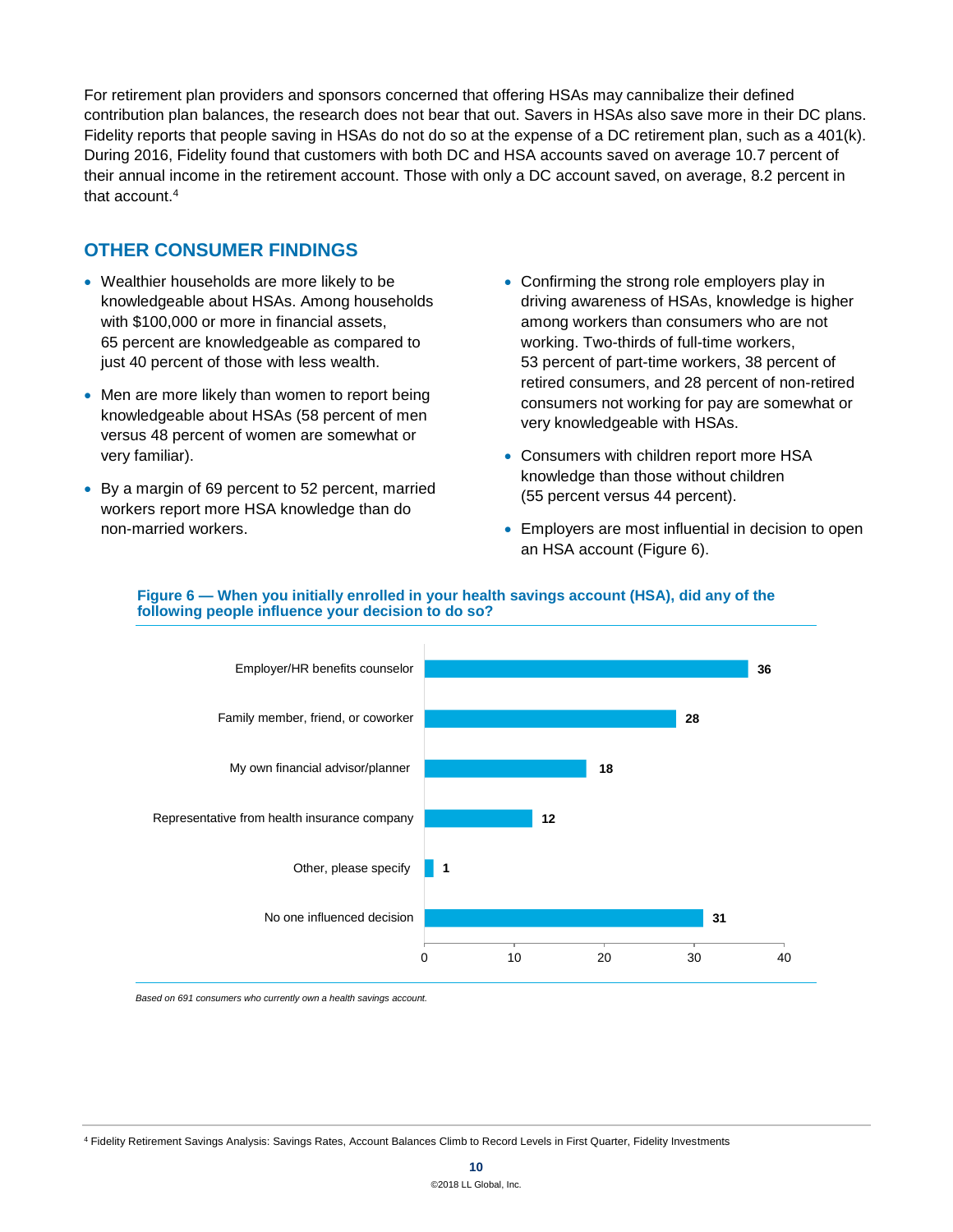# **The Advisor View**

The vast majority of surveyed advisors (9 in 10) report that they typically discuss healthcare or long-term care with clients, and 7 in 10 have specifically addressed the use of an HSA. Advisors who do not discuss HSAs most often site insufficient expertise with HSAs as the reason, with many among that minority expressing interest in learning more. Nearly all advisors (96 percent) — regardless of their selfassessed knowledge of HSA strategies say they would like to learn more.

While most HSA accounts are used to pay current healthcare expenses, the dominant advice given by advisors regarding the optimal use of an HSA is to reserve for unplanned, non-routine expenses or to save to cover medical costs in retirement. While most advisors (68 percent) suggest this to their clients, among those with a personal HSA account a good number use them to cover current costs (31 percent) rather than save for medical expenses in retirement (24 percent). Others hold for non-routine expenses whenever they occur. Using HSAs for non-routine and/or retirement medical expenses is higher among advisors than among Americans at-large, but still less often than they recommend to their clients. As with so many things, deferred gratification is more easily achieved in an intellectual exercise than in practice.

*"… HSAs are becoming more and more important. We try to tell them that in the Medigap phase and the Medicare phase, they're going to be spending about \$263,000 out-of-pocket. They need to prepare for that ..."*

**— Advisor Focus Group Participant**

*"... I think that, going forward, that is one area that we may see greater growth. And, ultimately, I would like to see it on a more individual basis, where individuals get to choose where to have their HSA, how it should be invested, and have control over that decision..."*

**— Advisor Focus Group Participant**

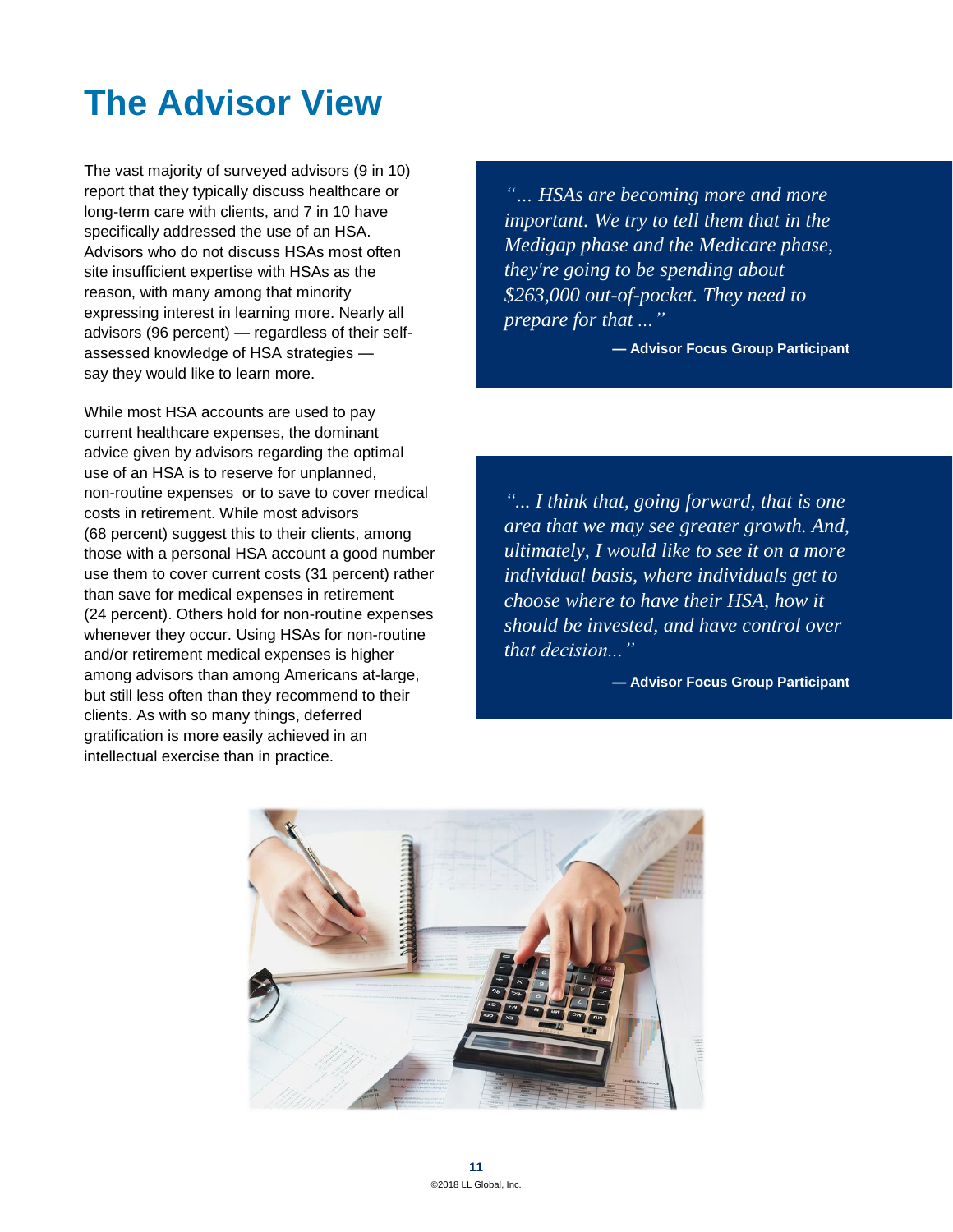# **The Employer View**

LIMRA's survey of 1,497 private employers with 10 or more employees reveals growing interest in both HDHPs and employer participation in accompanying HDHPs with HSA accounts. As might be expected, the larger the employer the greater the interest.

- Most employers (85 percent) that offer a HDHP also offer an HSA.
- Among employers that currently offer a medical plan but do not offer an HDHP, 30 percent plan to offer an HDHP in the next two years.
- Among employers with an HDHP but without an HSA, only 8 percent plan to add an HSA in the next two years.
- Few employers (4 percent) plan to switch to an HDHP exclusive model in the next year and a half.

**Figure 7 — Percent of Employers Offering a Health Savings Account (HSA) Linked to the High Deductible Health Plan (HDHP)**



*Based on 1,497 private employers with 10 or more employees in business 3+ years.*

However, more employers are looking to add an HDHP in the future giving more workers access to an HDHP. In fact, LIMRA found that among employers who do not offer an HDHP, 3 in 10 expect to over the next couple of years; another 25 percent say they aren't sure. Less than half (45 percent) say they have no plans to offer an HDHP.

#### **Figure 8 — Employers Planning to Offer a HDHP/ Consumer-Driven Health Plans (With or Without a Savings Account) in the Next Two Years**



*Based on 969 employers offering medical insurance that currently do not offer a HDHP/consumer-driven health plan.*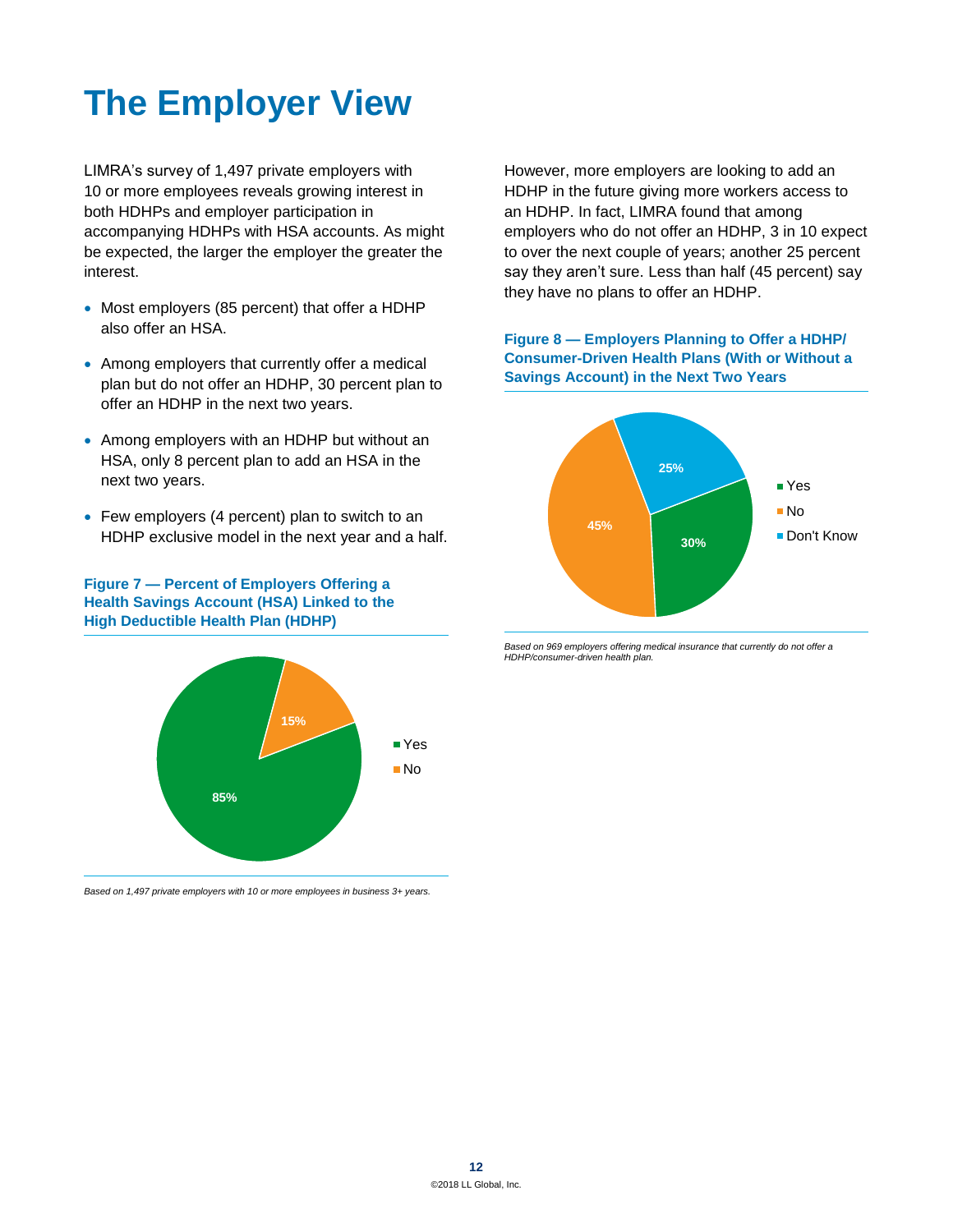# **Outlook**

Fueled by an overall trend toward greater individual responsibility and the need for employers to contain growing medical expense costs, HSA use will continue to grow.

It is less certain whether the industry will see a meaningful shift from a bank account structure toward an investment account category, which would be necessary to gain the attention of more asset management firms.

While appreciation for the long-term tax advantages HSAs can provide (primarily to those who can afford to manage current medical expenses and defer HSA use until retirement) is low, the message is getting out. As the current administration looks for alternatives to the Affordable Care Act, proposals to expand access to — and contribution limits of — HSAs have been strongly advocated.

When the Affordable Care Act was initially proposed, the Republican counter plan, the Empowering Patients First Act, included expansion of the Health Savings Account by raising contribution limits to match IRA limits and broadening access to Medicare recipients. The Republican doctrine favoring individual responsibility favors growth in both HDHPs and HSAs.

Those asset managers betting on this growth have been actively pursuing HSA business. Others remain less convinced that account holders will let balances grow as investments rather than continue their use as a short-term bank account.

## **HSA** health savings account I would like to open a savings account to a savings bank for the purpose of saving money spent or<br>about the account. **T** *would* like to

I am the only one who has the power to withdraw or to make promises application<br>Savings account to a saving to withdraw or to make promises application make promises about the account. I wish to open a savings account to a savings bank for health savings account. I certifies for form is true and complete. eby certify that the application form is true and complete.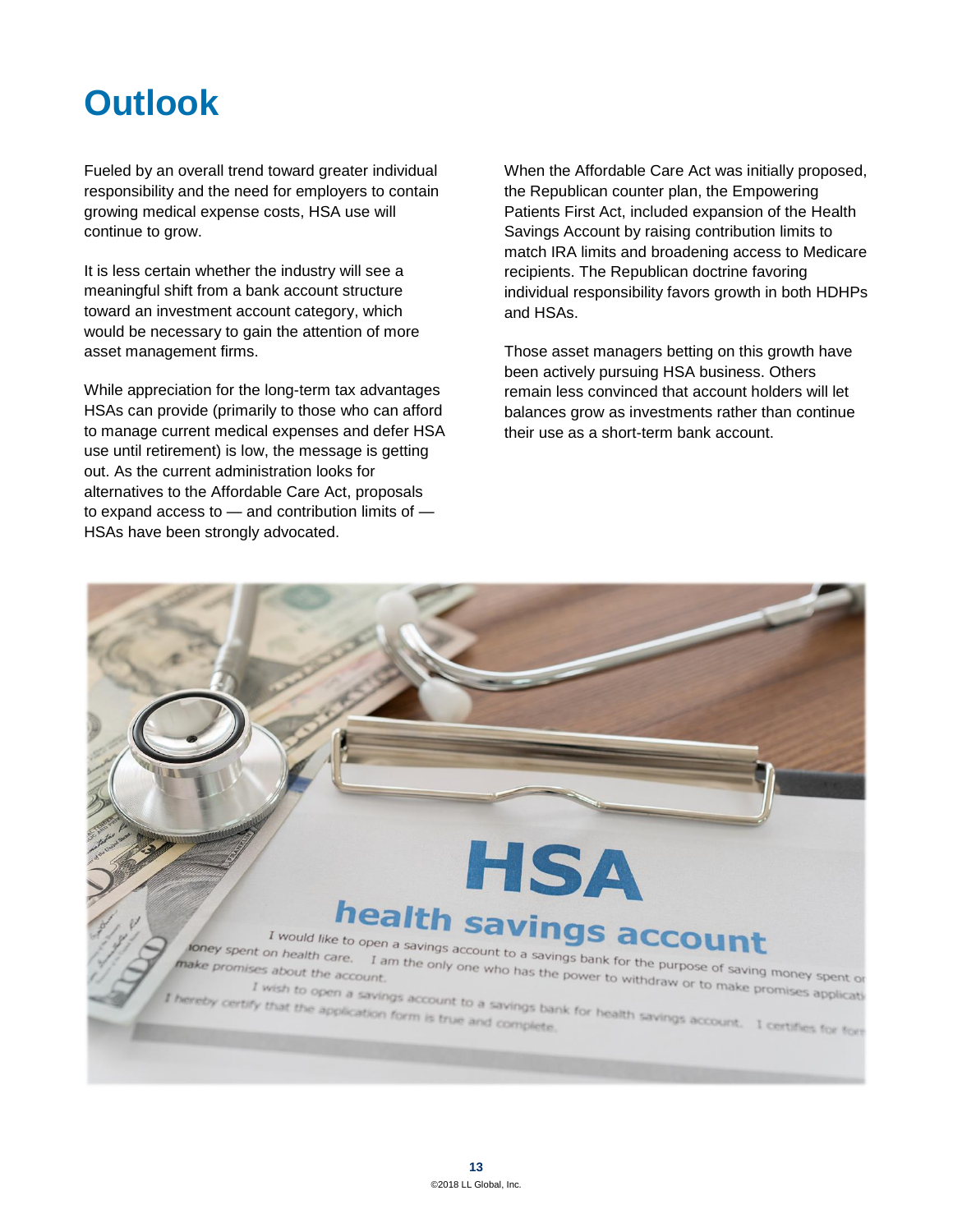# **Methodology**

In 2017, the following were surveyed:

- A nationally representative sample of 2,141 Americans (April)
- 132 active financial advisors;<sup>5</sup> (October)
- 1,497 private employers with 10 or more employees (September)

#### Additionally,

- Conducted two focus groups in which we probed another 20 financial advisors (September)
- Held a round table discussion on employer benefit trends with 14 plan providers and four asset management firm executives (September)

<sup>&</sup>lt;sup>5</sup> The advisor survey was sent via email to advisors from the Insured Retirement Institute, because of this, the responses leaned toward advisors whose practice includes insurance solutions rather than investment-only advisors.